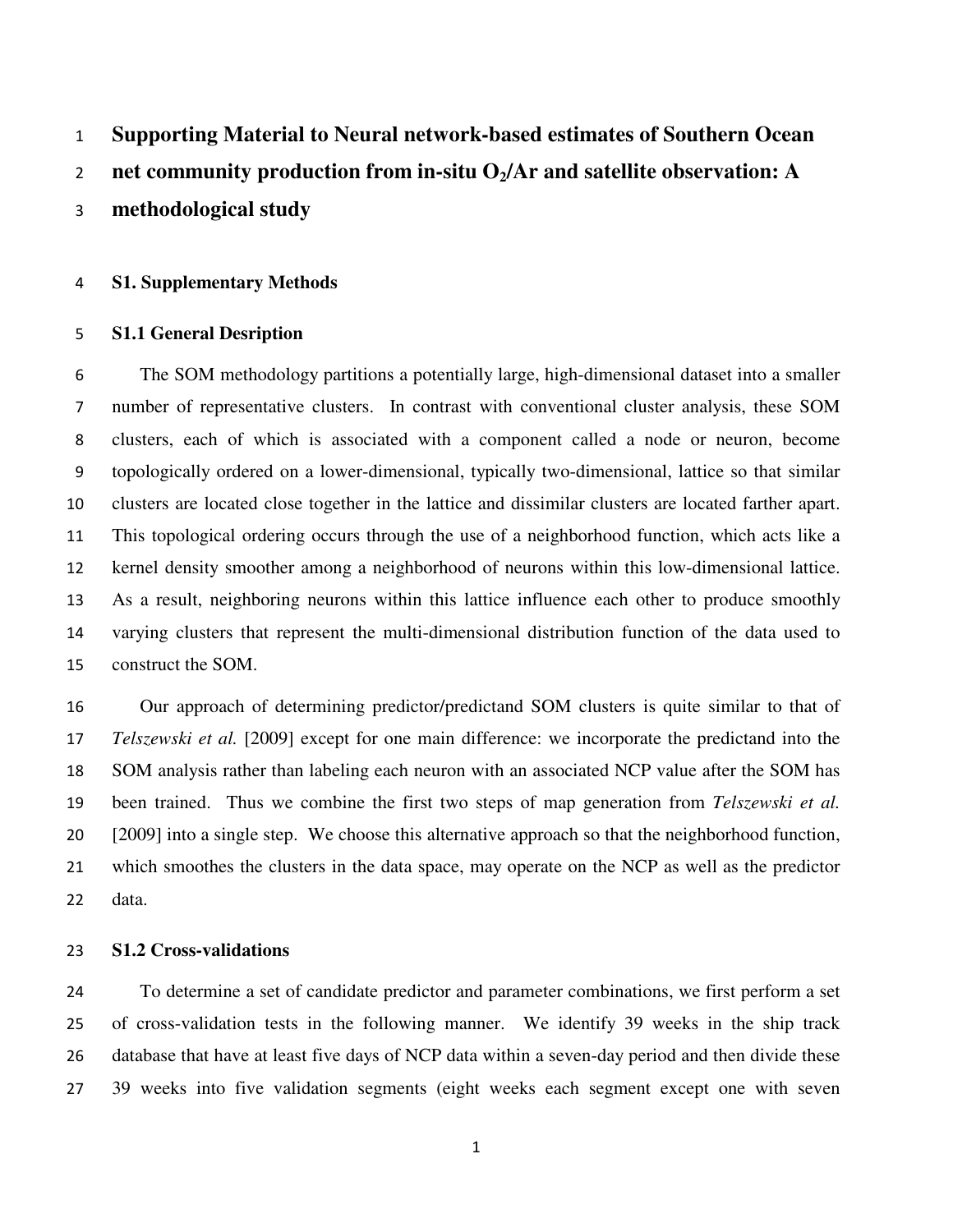29 combinations, whereby we train the SOM with all ship track data excluding the validation segments and evaluate the prediction of weekly mean NCP for the validation segments in five 31 separate iterations. To minimize the possibility that the data in the validation and training samples are highly correlated and thus leading to over-confident NCP predictions, we add the condition that the data from any particular ship track cannot be split between training and validation samples. We calculate the MAE, RMSE, and MFE of the predicted NCP.

 For the SOM parameter combinations we evaluate the following values for the number of rows and columns: 1-6, 8, 10, 12, 14, 18, and 24. We also vary the final neighborhood radius from zero to five. With 12 possible values for the number of rows and columns and six values for the final neighborhood radius, we test 864 possible SOM parameter combinations. In 39 addition, we test all 63 possible predictor combinations to give a total of 54,432 cross-validation tests. We record the parameter combination with the minimum MAE, RMSE, and MFE for each 41 of the 63 predictor combinations.

### S2. Interannual NCP variability

28 weeks). We next perform a five-fold cross-validation for many predictor/parameter<br>29 combinations, whereby we rain the SOM with all sim most data excluding the validation<br>30 segments and evaluate the prediction of week To explore the potential use of our constructed dataset to study interannual NCP variability, we present snapshots of November NCP for 2003 and 2004 in Figures S1a and S1b. These results should be interpreted with caution because we have not yet assessed the uncertainty in interannual predictions. In both figures, two large patches of high NCP are seen over southwest Atlantic in the Brazil-Malvinas Confluence zone as well as in the region near southeast Australia and New Zealand, which are marked with blue squares in Figure S1. Our constructed dataset 49 predicts variations between these two years in the two regions. The Australia-New Zealand 50 patch (140°E-170°W, 35°S-46°S) exhibits a distinct southeastward extension in 2003 (Figure 51 S1a), whereas it is zonally confined in 2004 (Figure S1b). Over the Brazil-Malvinas patch 52 ( $65^{\circ}$ W−45<sup>o</sup>W,  $35^{\circ}$ S−46<sup>o</sup>S), the area-averaged NCP decreases from 37 to 27 mmol C m<sup>-2</sup>d<sup>-1</sup> from 2003 to 2004. The November maps of POC (Figures S2a, b) and Chl (not shown) also show similar variations for the same years, which support the physical basis for these NCP changes. 55 The pattern correlation between NCP and POC  $(log_{10}(Chl))$  are 0.48  $(0.42)$  and 0.47  $(0.39)$  for 2003 and 2004, respectively.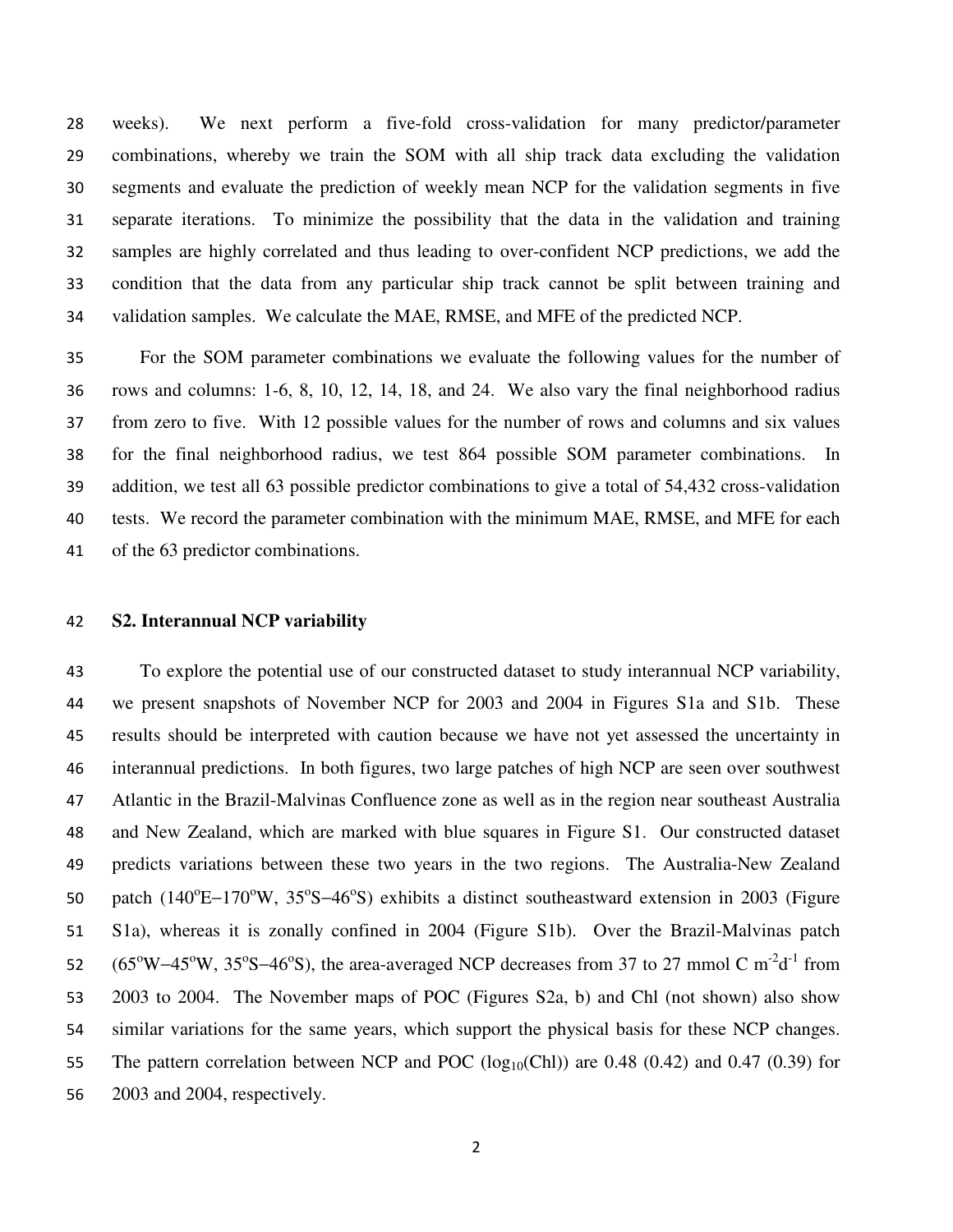These large-scale variations in biological productivity plausibly may relate to dominant modes of the ocean-atmosphere interaction and the associated atmospheric teleconnections, as 59 well as ocean current variability. For example, possible contributors include the change from 60 neutral ENSO to El Nino conditions between 2003 and 2004  $[Yu \ et \ al., \ 2012]$ , and the 61 pronounced southward shift of the Brazil Current front from the continental shelf observed in 62 2003 [*Goni et al.*, 2011]. However, more in depth analysis of the mechanisms of variability is reserved for future studies.

 One may question whether the constructed NCP dataset can capture intraseasonal and interannual variability, given the fairly weak relationship between daily NCP and POC/Chl in the ship track observations, as reported in the main text, the temporal correlation between daily NCP 67 and POC/log<sub>10</sub>(Chl) is only 0.20/0.23. Because the residence time of POC and NCP integration time are of similar magnitude, 1−2 weeks in the surface ocean, and POC is the dominant form of 69 NCP in the Southern Ocean, the low correlation between POC and NCP on daily timescales suggests sub-weekly transient processes and/or measurement errors that weaken the POC/NCP 71 relationship.

The weak correlation between NCP and Chl is similar to the value of 0.33 reported in Reuer 73 *et al.* [2007], although *Reuer et al.* [2007] consider area averages in three discrete zones for each of 23 transits rather than discrete points along the ship tracks. However, a substantially improved correlation of 0.62 is achieved in Reuer et al. [2007] between the in situ NCP and NPP, calculated using the VGPM (Vertically Generalized Productivity Model) of Behrenfeld and Falkowski [1997] that accounts for additional predictors (e.g., Chl, SST, and PAR). Given that our SOM-based approach includes additional biogeochemical and physical properties, aside from 79 Chl that is also incorporated in the VGPM NPP estimates of *Reuer et al.* [2007], that our results are constrained by in situ observations, and that we find good agreement with previously 81 reported independent, in situ NCP measurements (Tables 3.2 and 3.3) through real-time comparisons, we expect that our reconstruction explains a larger fraction of NCP variance on intraseasonal and interannual timescales than indicated by the low POC and Chl correlations. Additional validation tests are required to assess the reliability of the predicted interannual and possibly intraseasonal NCP variability, and relation to plausible physical mechanisms.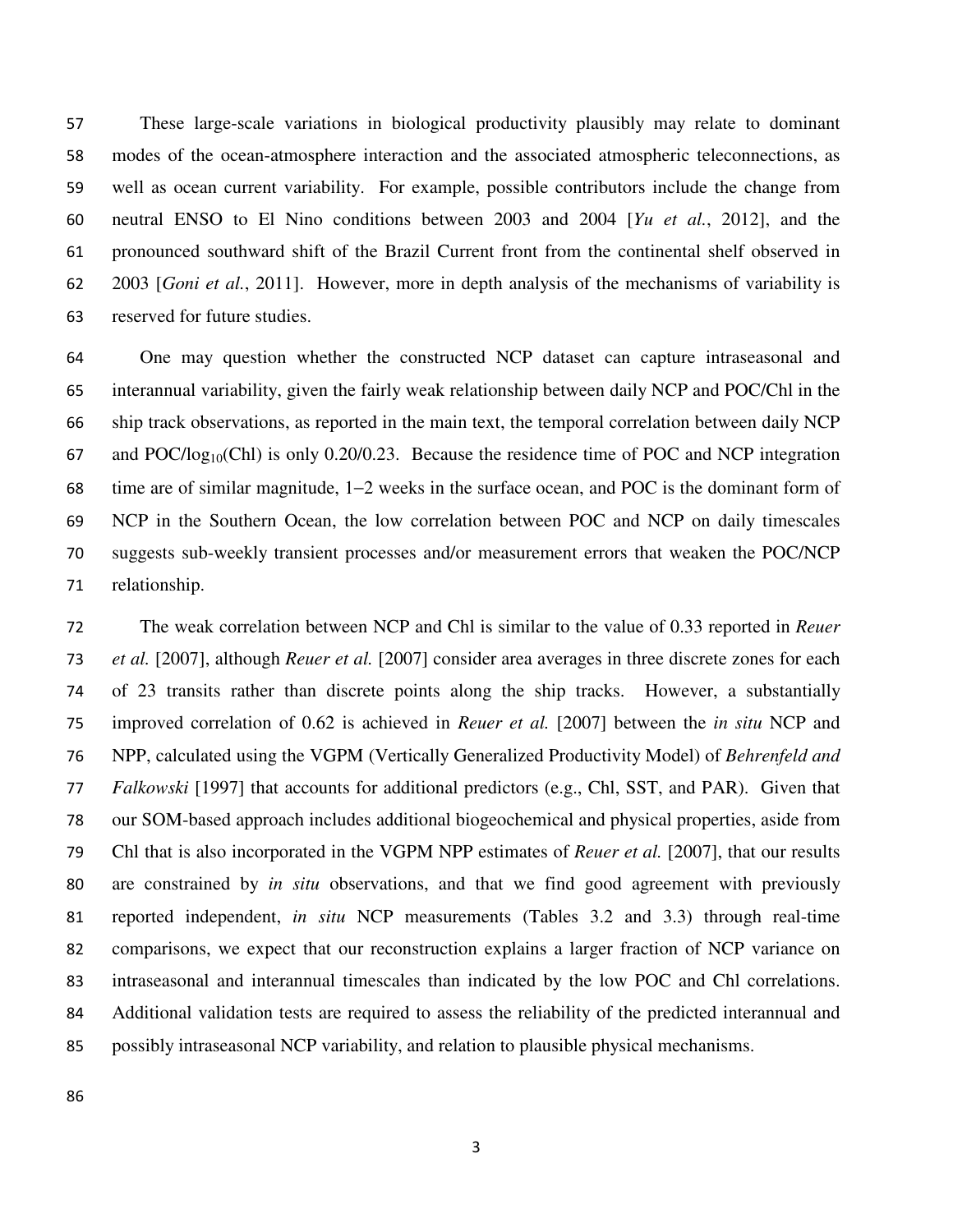# 87 Reference

- Behrenfeld, M. J., and P. G. Falkowski (1997), Photosynthetic rates derived from satellite-based 89 chlorophyll concentration, Limnol. Oceanogr., 42, 1-20.
- 90 Goni, G.J., F. Bringas, and P.N. DiNezio (2011), Observed low frequency variability of the 91 Brazil Current front, J. Geophys. Res., 116, doi:10.1029/2011JC007198.
- 92 Reuer, M. K., B. A. Barnett, M. L. Bender, P. G. Falkowski, and M. B. Hendricks (2007), New
- 93 estimates of Southern Ocean biological production rates from  $O_2/Ar$  ratios and the triple 94 isotope composition of  $O_2$ , Deep-Sea Res., Part I, 54, 951-974.
- 95 Telszewski, M., et al. (2009), Estimating the monthly  $pCO<sub>2</sub>$  distribution in the North Atlantic 96 using a self-organizing neural network, Biogeosciences, 6, 1405-1421, doi 10.5194/bg-6- 97 1405-2009.
- 98 Yu, J.-Y., Y. Zou, S.T. Kim, and T. Lee (2012), The changing impact of El Niño on US winter 99 temperatures, Geophys. Res. Lett., 39, doi:10.1029/2012GL052483.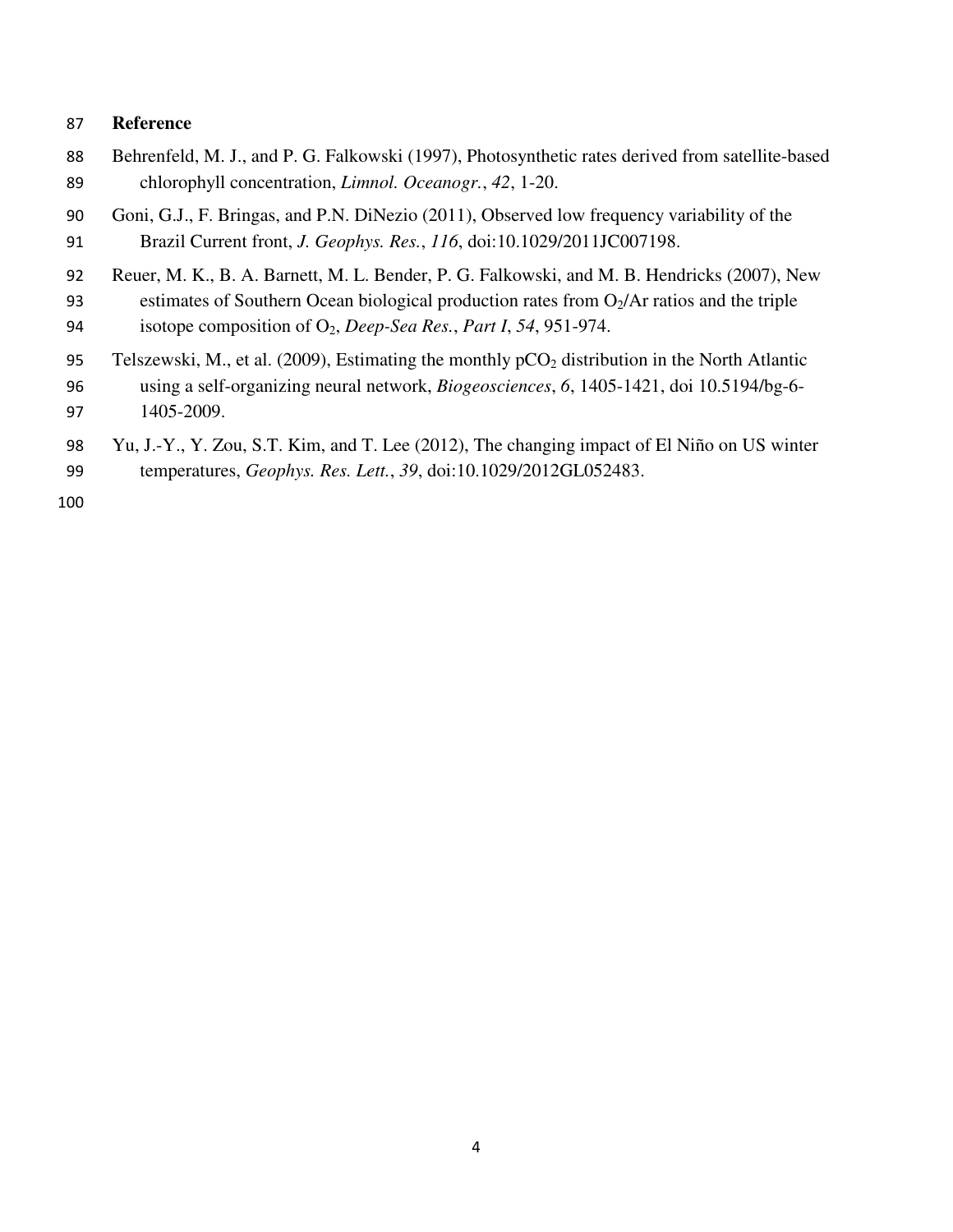

100 Figure S 1. November NCP (mmol C  $m^2d^{-1}$ ) for (a) 2003, and (b) 2004. The blue squares mark 101 the two regions discussed in the supporting text.